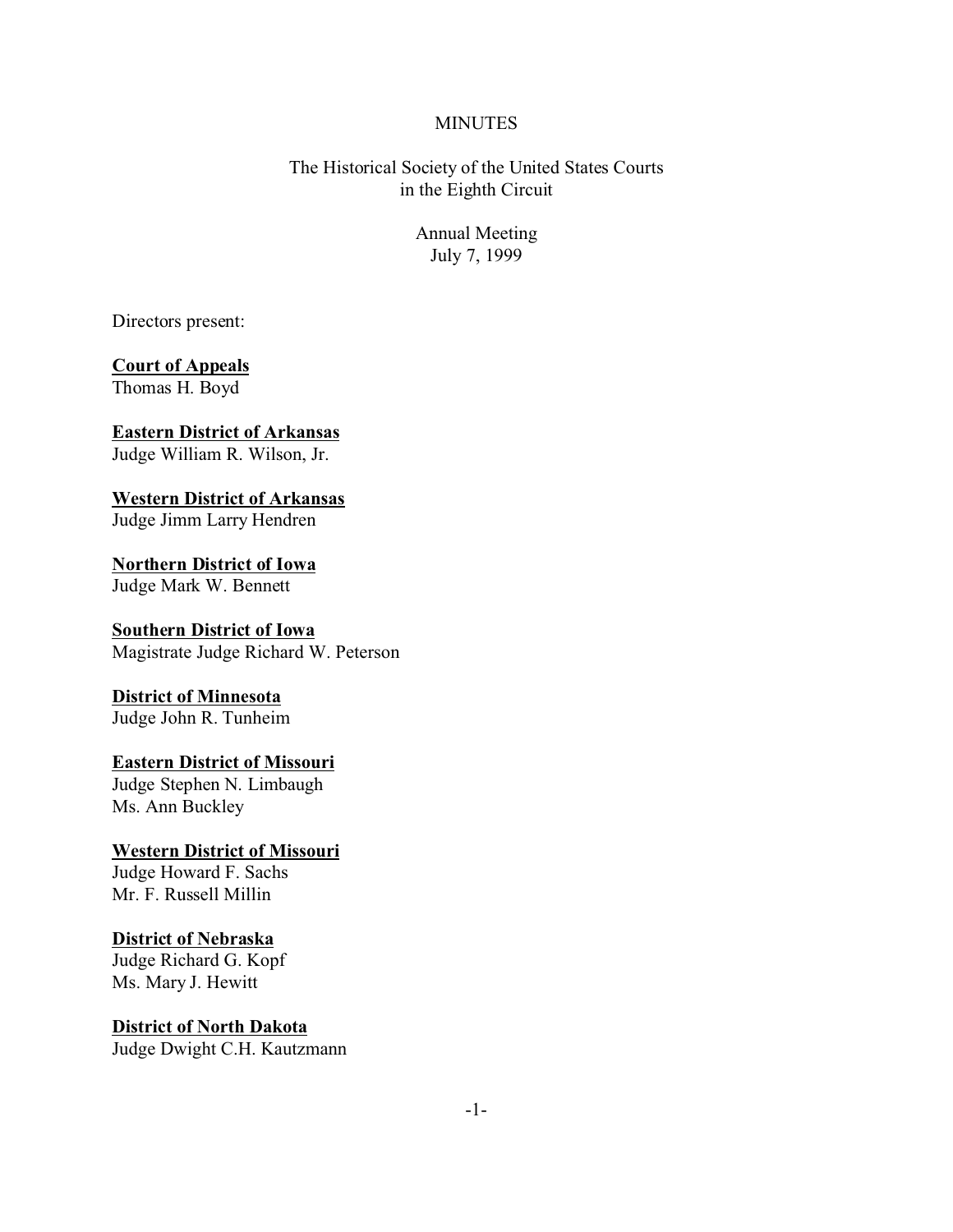## **District of South Dakota**

Judge Mark F. Marshall

Also participating was Secretary - Treasurer Ann Fessenden.

Guests were: Judge William Hungate, Mr. Mark Killenbeck, Judge Edward Filippine. [Note: Following the meeting, the Secretary was advised that Judge Filippine will be replacing Judge Limbaugh as Eastern District of Missouri representative.]

Absent were Judge Donald P. Lay, Dr. Frances Ross, Katherine C. Gay, Eric W. Lam, Duane W. Krohnke, M. Daniel Vogel, and Judge Lawrence L. Piersol.

President Richard W. Peterson called the meeting to order and welcomed everyone. He asked each person attending to introduce him or herself.

## **Approval of New Director**

Judge Peterson noted that a new Director, Judge Tunheim of Minnesota, needed to be approved by the Board. A motion was made, seconded, and carried to approve Judge Tunheim as a member of the Board.

#### **Secretary/Treasurer's Report**

Ms. Fessenden distributed copies of minutes of the previous meeting. A motion was made, seconded, and carried to approve the minutes of the September 9, 1998, conference call meeting.

Ms. Fessenden presented the Treasurer's report. A motion was made, seconded, and carried to accept the Treasurer's report.

Ms. Fessenden thanked the members for their patience while she had been learning her duties and acknowledged the assistance of Millie Adams, Charlet Krosbakken, Margaret Dostal-Fell, Judge Peterson, and Tom Boyd.

Ms. Fessenden requested that the members check their addresses and phone numbers on the Board listings and notify her of any changes in the branch representatives on the Board. She also reminded the members to send her branch annual reports.

## **Reports from Branches**

#### *North Dakota*

Judge Kautzmann reported that a written history of North Dakota is being prepared by a law clerk and is nearing completion. Other items of interest are completion of the new Fargo Courthouse which includes the Burdick Educational Center and a remodeling project in Bismark.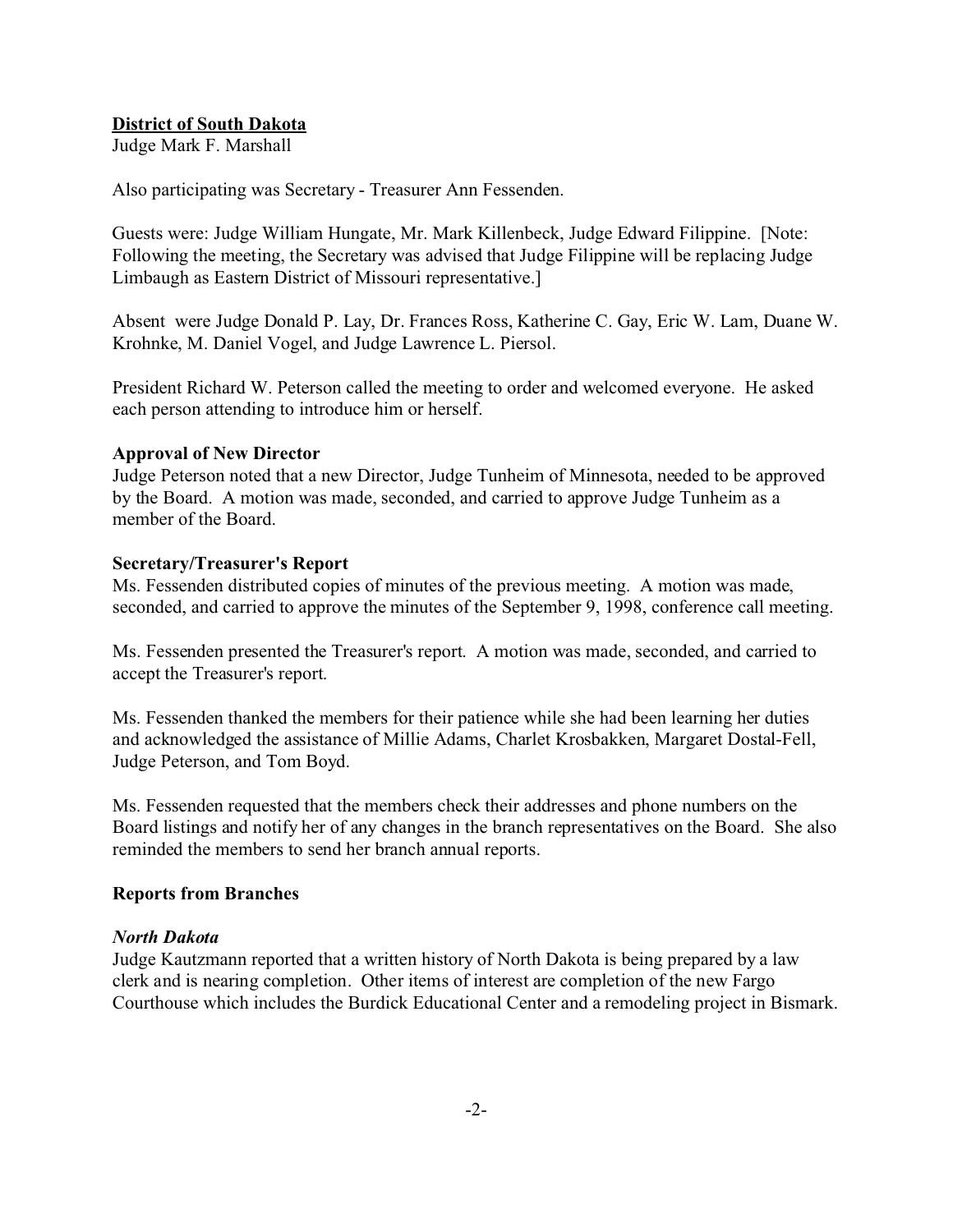#### *Eastern Arkansas*

Judge Wilson reported that Eastern and Western Arkansas have a joint project to prepare biographies on the district judges. Attorneys and judges have been commissioned to prepare essays on nineteenth and early twentieth century judges. Most essays have been submitted. Also, oral histories of most of the judges have been done, and the Eastern District is preparing brief biographical pieces to accompany the portrait of each judges which hangs in the courthouse.

## *Eastern Missouri*

Ms. Buckley reported that the new courthouse in St. Louis is the main focus of activities. (More detailed report on this later in the meeting.) Also, a memorial service was held for Judge Gunn. There is an ongoing project to identify all Eastern District of Missouri judges with a view toward developing a written history.

## *Western Missouri*

Judge Sachs reported that the district was conducting a fund-raising drive for development of a display in the new Kansas City "Bell Room" which contains the bell moved from the old building.

## *Minnesota*

Judge Tunheim reported on a project to rewrite the court history. Also, the government has repurchased the historic Fergus Falls Courthouse. He anticipates that the Historical Society will be involved in plans to restore it.

## *Nebraska*

Ms. Hewitt reported that the Nebraska branch had contracted with Professor John Wunder to prepare a written history, with an estimated completion date of 2001. She also reported that a membership drive was held in 1997-98, with membership increasing from 65 to 286. Membership this year is 160.

## *Northern Iowa*

Judge Bennett reported that judges' biographies are being updated and should be completed by the end of the year. Photos of all judges are to be hung in the Sioux City Courthouse. Also, his courthouse is being upgraded with the latest technology but the "old look" of the courtroom is being maintained.

## *South Dakota*

Judge Marshall reported that they are upgrading judges' biographies. He also noted that the Sioux Falls Courthouse is a National Historic site and that a visiting judges' chambers is being added, but the integrity of the historic structure is being maintained.

# *Court of Appeals*

Mr. Boyd reported that a written history is being prepared by Professor Jeffrey Morris. Completion is expected in about two years. There have been promising discussions with the University of Missouri Press and the University of Minnesota Press regarding possible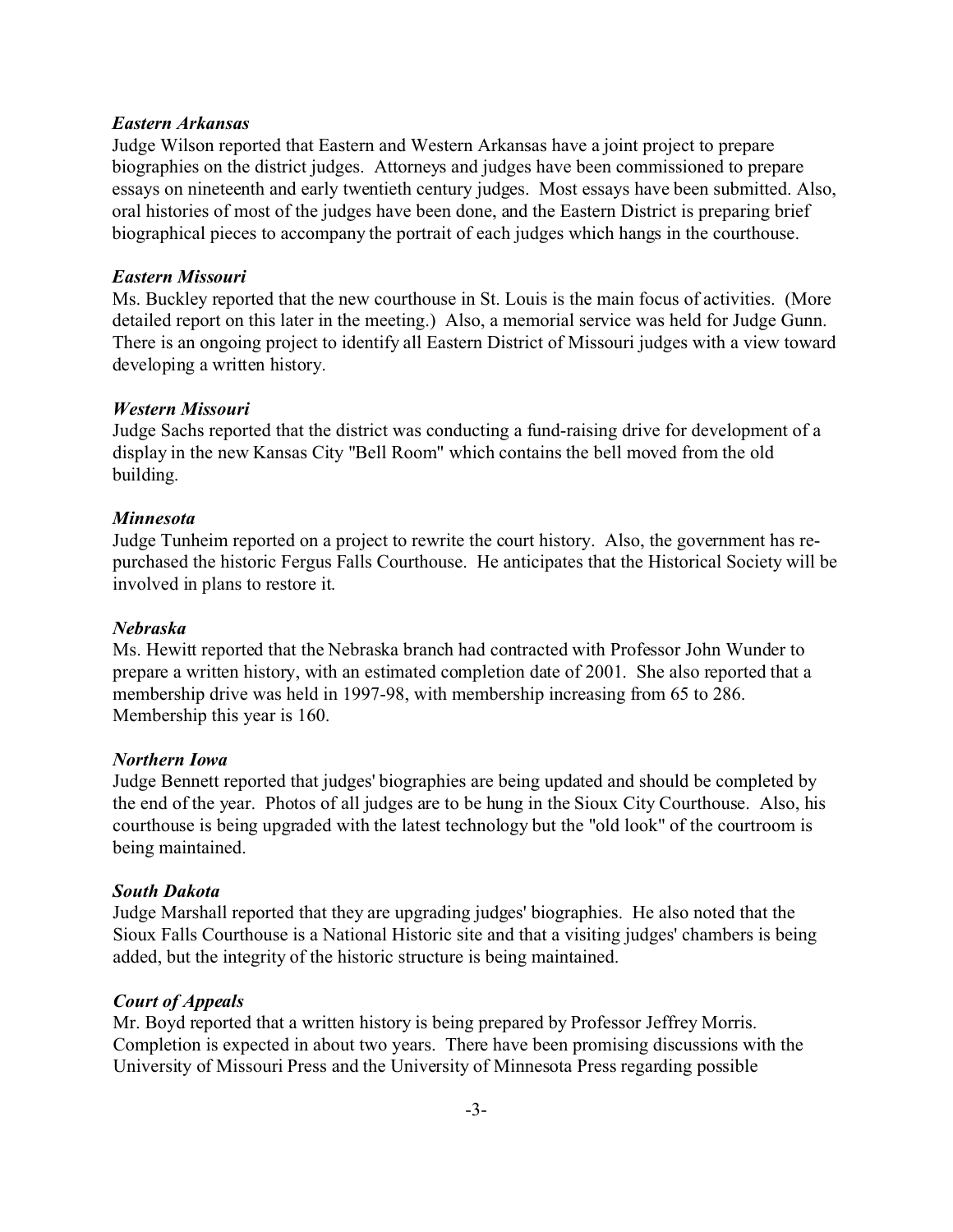publication. He also reported that the University of Iowa essay contest on judicial history is being renewed. Mr. Boyd also announced that he had completed his article on Judge Sanborn, and that it had been published in William Mitchell Law Review.

## *Southern Iowa*

Judge Peterson reported that Judge Richard Arnold had appeared as a distinguished visitor at the University of Iowa and the Historical Society had prepared a commemorative album of the visit. He also reported that the branch is involved in preparations for a visit by Justice Thomas and is also working on putting a display cabinet in the Des Moines Courthouse.

## *Western Arkansas*

No report.

# **President's Report**

Judge Peterson reported that development of a Director's Manual is in progress. It will include: Articles of Incorporation, Bylaws, excerpts of minutes tracing policy changes, history of the society.

# **Reports on Ongoing Projects**

## *Eighth Circuit History*

Mr. Boyd reported further on the history project. Professor Morris has visited the circuit twice to interview judges. He has completed Chapter One and Chapter Two is expected soon. Original target date for completion was Fall, 2000. Somewhat later completion is now expected, but it is hoped the history will be done not too much later than Fall, 2000. Mr. Boyd also reported that he has been conducting fund-raising for the project among Twin Cities law firms.

# *Web Page*

Mr. Boyd reported that this project is now "on hold" due to the departure of Anne Toulouse from the Court of Appeals Clerk's Office. However, it is anticipated that a Historical Society web page will be developed as part of the Court of Appeals web page through Washington University.

## *Judges' Papers*

Mr. Boyd reported that the Minnesota District was interested in identifying appropriate repositories for judges' papers. Ms. Fessenden distributed some materials on this topic produced by the Federal Judicial Center and noted that the library could help judges locate colleges, historical societies and other institutions which might be appropriate.

# *New St. Louis Courthouse*

Judge Filippine reported on the new St. Louis Courthouse, which should be completed in about a year. The courthouse will have 2,200 square feet of display space on the first floor of the building. A portion of the display will be dedicated to Senator Tom Eagleton, after whom the building is named. A design firm has been selected. The project is expected to cost